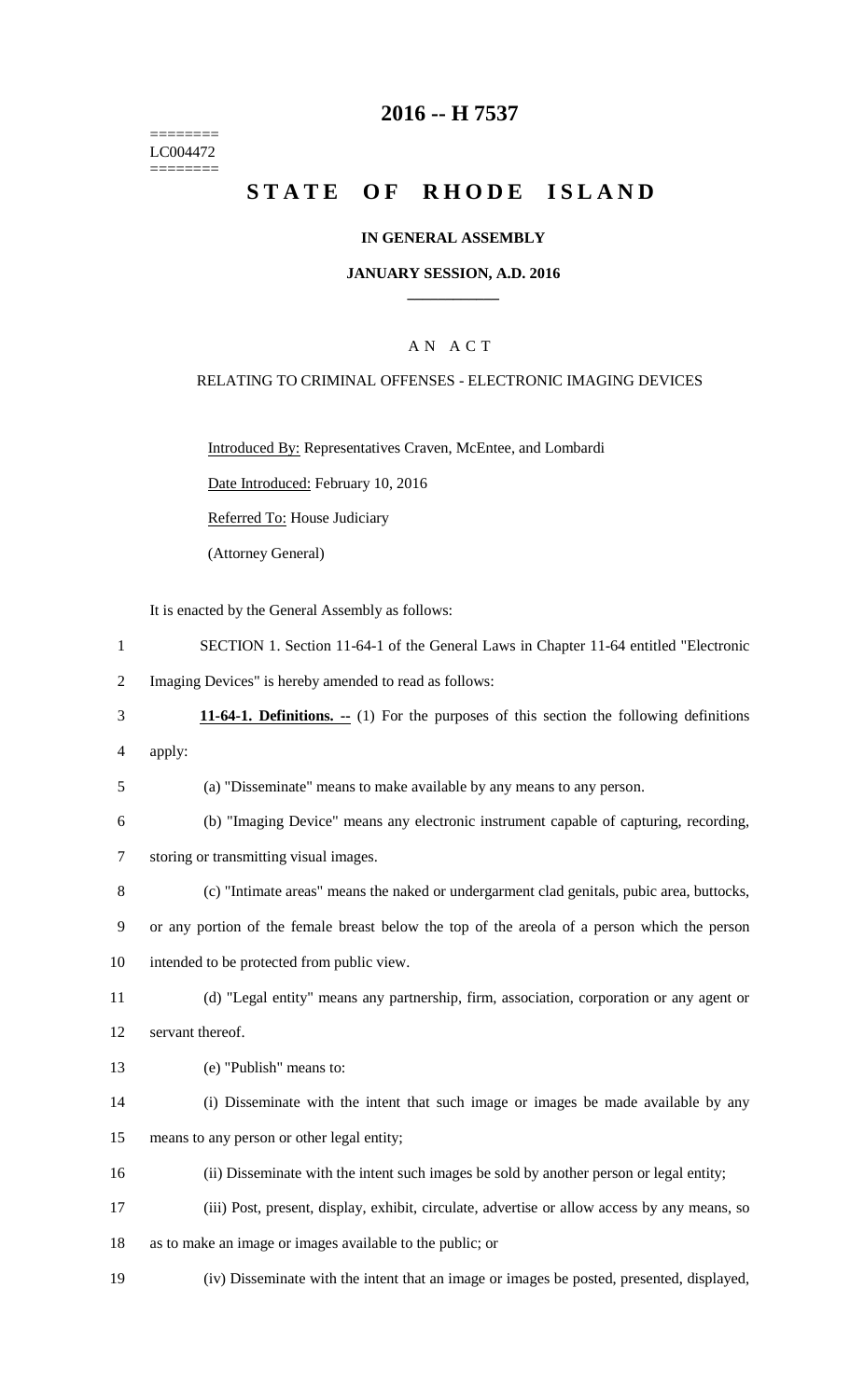- exhibited, circulated, advertised or made accessible by any means, and to make such images available to the public. (f) "Sell" means to disseminate to another person, or to publish, in exchange for something of value. (g) "Sexually explicit conduct" means actual: (1) Graphic sexual intercourse, including genital-genital, oral-genital, anal-genital, or oral-anal, or lascivious sexual intercourse where the genitals, or pubic area of any person is exhibited; (2) Bestiality; (3) Masturbation; or 11 (4) Sadistic or masochistic abuse. (h) "Visual image" means any photograph, picture, film, videotape, digital recording, or 13 other depiction, portrayal or representation of an object, including the human body. SECTION 2. Chapter 11-64 of the General Laws entitled "Electronic Imaging Devices" is hereby amended by adding thereto the following section: **11-64-3. Unauthorized dissemination of indecent material. --** (a) A person is guilty of unauthorized dissemination of indecent material when: (1) The person captures, records, stores, or receives a visual image depicting another person eighteen (18) years of age or older engaged in sexually explicit conduct or of the intimate areas of that person; (2) The visual image is captured, recorded, stored, or received with or without that person's knowledge or consent and under such circumstances in which a reasonable person would know or understand that the image was to remain private; and (3) The person by any means, intentionally disseminates, publishes, or sells such visual image without the affirmative consent of the depicted person or persons in the visual image for no legitimate purpose. (b) A third-party recipient of any visual image described in subsection (a) of this section does not violate this section if, they did not have actual knowledge that the visual image was intentionally disseminated, published, or sold in violation of subsection (a) of this section. (c) For the purposes of this section, "intimate areas" means the naked genitals, pubic area, buttocks, or any portion of the female breast below the top of the areola of a person, which the person intended to be protected from public view. (d) A first violation of this section shall be a misdemeanor and, upon conviction, subject
- 34 to imprisonment of not more than one year, a fine of not more than one thousand dollars (\$1,000),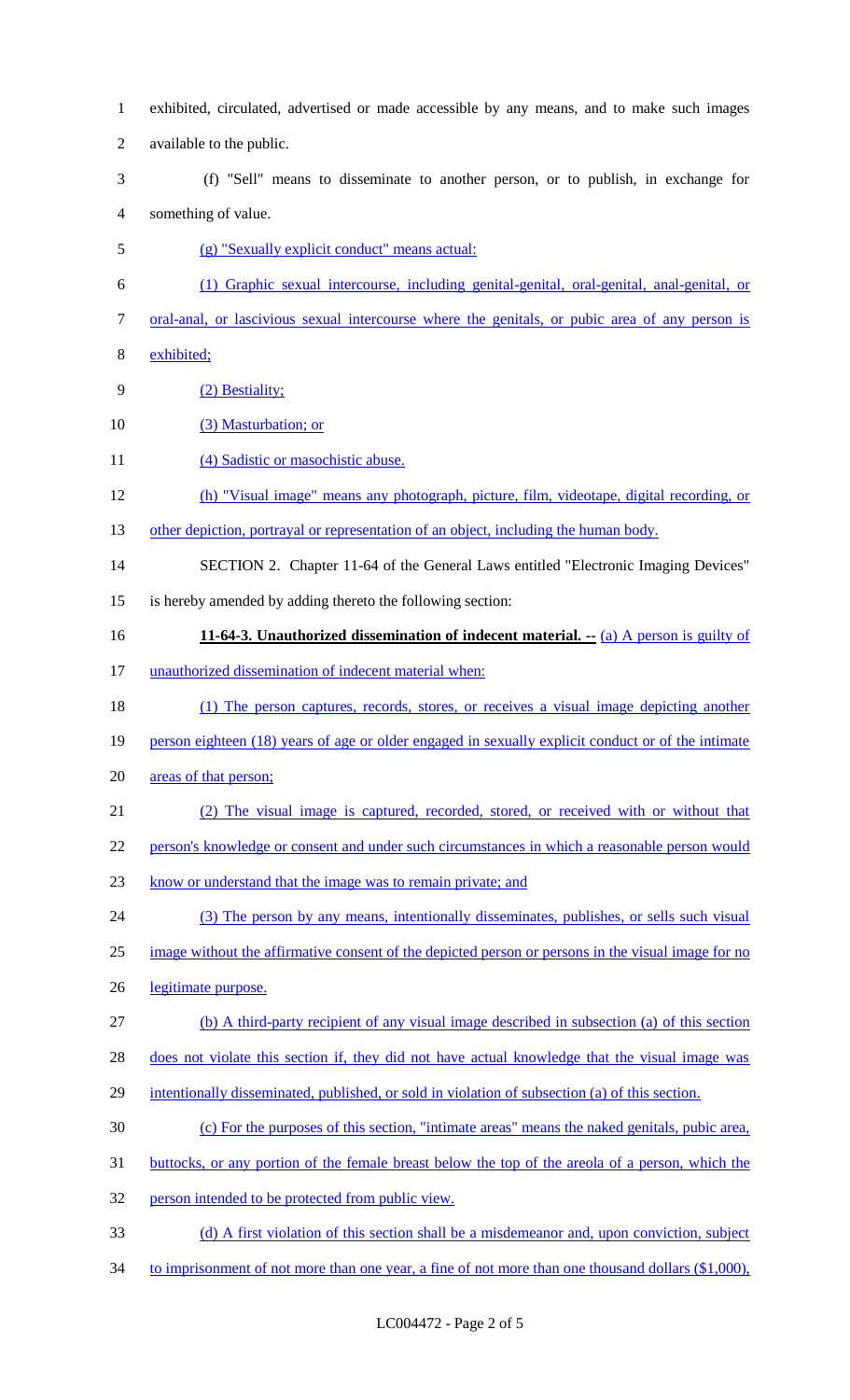1 or both. A second or subsequent violation of this section shall be a felony and, upon conviction, 2 subject to imprisonment for not more than three (3) years, a fine of not more than three thousand 3 dollars (\$3,000), or both. 4 (e) Any person who intentionally threatens to disclose any visual image described in 5 subsection (a) of this section and makes the threat to obtain a benefit in return for not making the 6 disclosure or in connection with the threatened disclosure shall be guilty of a felony and, upon 7 conviction, be subject to imprisonment for up to five (5) years, a fine of up to five thousand 8 dollars (\$5,000), or both. 9 (f) Any person who demands payment of money, property, services or anything else of 10 value from a person in exchange for removing any visual image described in subsection (a) of this 11 section from public view shall be guilty of a felony and, upon conviction, be subject to 12 imprisonment for up to five (5) years, a fine of up to five thousand dollars (\$5,000), or both. 13 (g) Those in violation of this section shall not be subject to sex offender registration 14 requirements set forth in §11-37.1-1 et seq., entitled "sexual offender registration and community 15 notification act." 16 (h) The following activities are exempt from the provisions of this section: 17 (1) The unauthorized dissemination of indecent material when the dissemination serves a 18 lawful purpose. 19 (2) The unauthorized dissemination of indecent material when the dissemination is made 20 in the course of a lawful public proceeding. 21 (3) The unauthorized dissemination of indecent material when the dissemination involves 22 voluntary nudity or sexual conduct in public or commercial settings or in a place where a person 23 does not have a reasonable expectation of privacy. 24 (4) The unauthorized dissemination of indecent material when the dissemination is made 25 in the public interest, including the reporting of unlawful conduct, or lawful and common practice 26 of law enforcement, criminal reporting, corrections, legal proceedings, medical activities, 27 scientific activities, or educational activities. 28 (5) The unauthorized dissemination of indecent material when the dissemination 29 constitutes a matter of public concern. 30 (i) Nothing in this section shall be construed to impose liability on an interactive 31 computer service, as defined in 47 U.S.C. §230(f)(2), an information service, as defined in 47 32 U.S.C. §153, or a telecommunications service, as defined in §44-18-7.1(y)(i)(G), for content 33 provided by another person. 34 (j) A violation of this section is committed within this state if any conduct that is an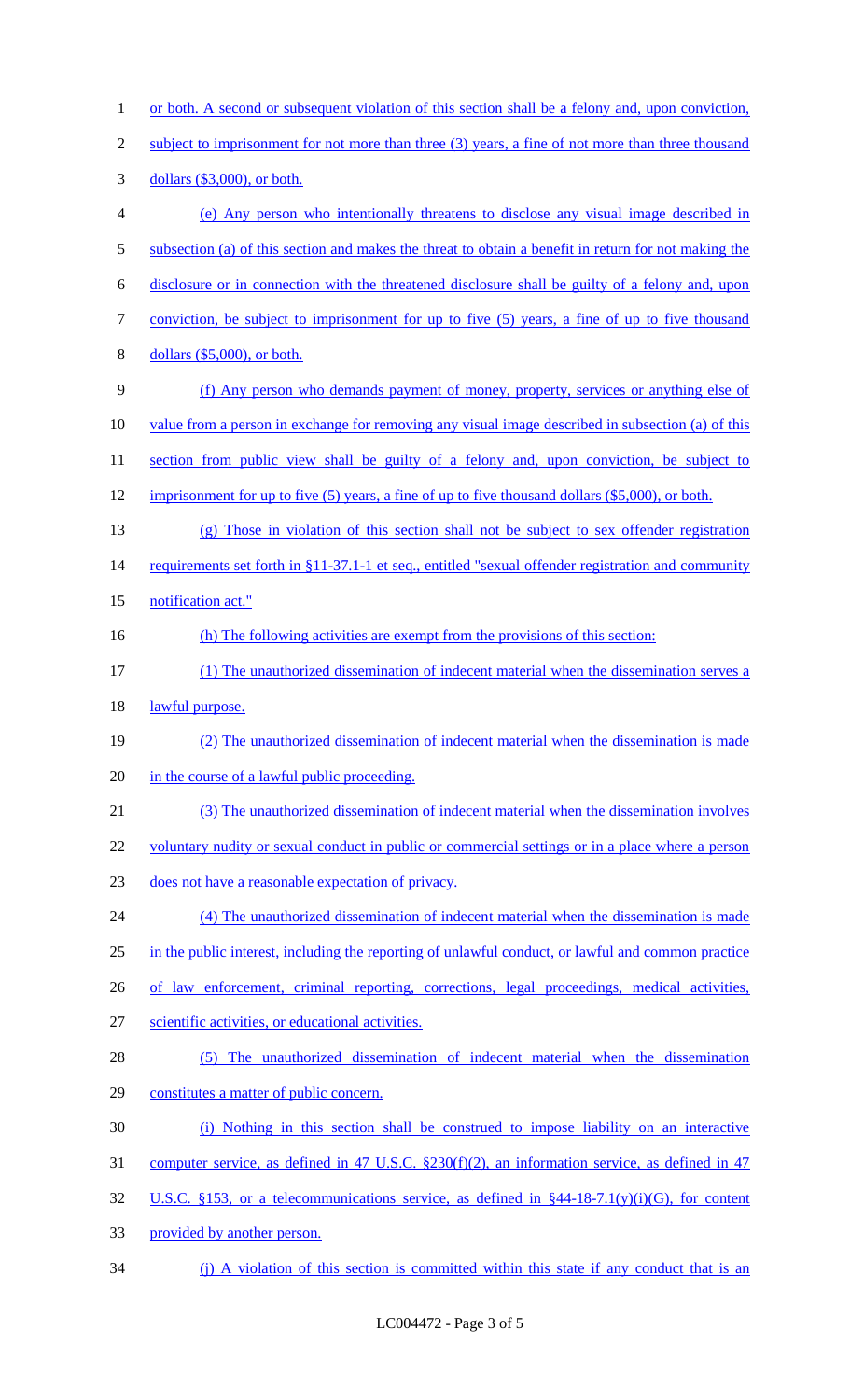- 1 element of the offense, or any harm to the depicted person resulting from the offense, occurs
- 2 within this state.
- 3 SECTION 3. This section shall take effect upon passage.

 $=$ LC004472 ========